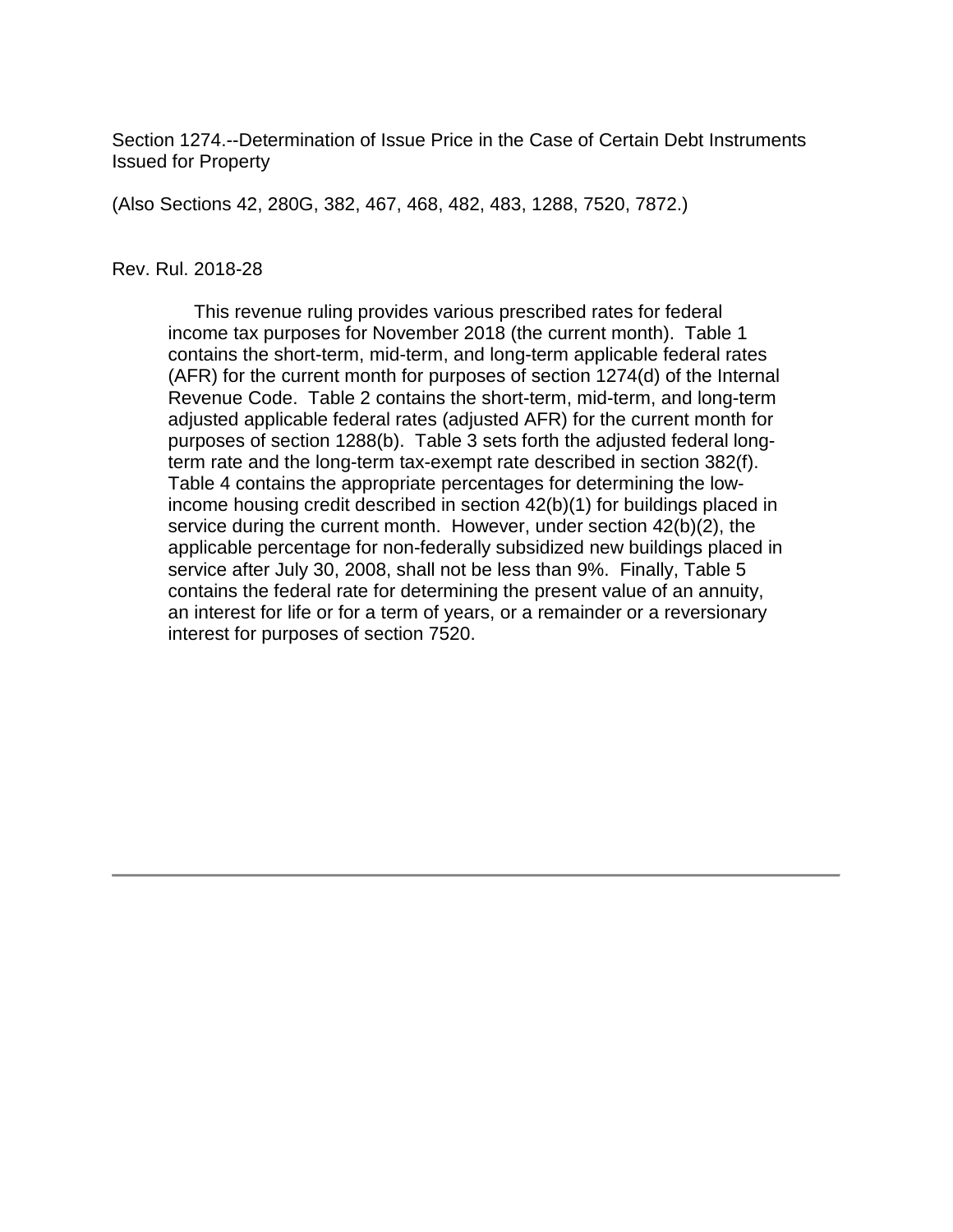## REV. RUL. 2018-28 TABLE 1

# Applicable Federal Rates (AFR) for November 2018

|          | <b>Period for Compounding</b> |            |           |                |  |  |
|----------|-------------------------------|------------|-----------|----------------|--|--|
|          | Annual                        | Semiannual | Quarterly | <b>Monthly</b> |  |  |
|          |                               |            |           |                |  |  |
|          | Short-term                    |            |           |                |  |  |
| AFR      | 2.70%                         | 2.68%      | 2.67%     | 2.67%          |  |  |
| 110% AFR | 2.97%                         | 2.95%      | 2.94%     | 2.93%          |  |  |
| 120% AFR | 3.25%                         | 3.22%      | 3.21%     | 3.20%          |  |  |
| 130% AFR | 3.51%                         | 3.48%      | 3.46%     | 3.46%          |  |  |
|          |                               |            |           |                |  |  |
|          |                               | Mid-term   |           |                |  |  |
| AFR      | 3.04%                         | 3.02%      | 3.01%     | 3.00%          |  |  |
| 110% AFR | 3.35%                         | 3.32%      | 3.31%     | 3.30%          |  |  |
| 120% AFR | 3.65%                         | 3.62%      | 3.60%     | 3.59%          |  |  |
| 130% AFR | 3.97%                         | 3.93%      | 3.91%     | 3.90%          |  |  |
| 150% AFR | 4.58%                         | 4.53%      | 4.50%     | 4.49%          |  |  |
| 175% AFR | 5.36%                         | 5.29%      | 5.26%     | 5.23%          |  |  |
|          |                               |            |           |                |  |  |
|          | Long-term                     |            |           |                |  |  |
| AFR      | 3.22%                         | 3.19%      | 3.18%     | 3.17%          |  |  |
| 110% AFR | 3.54%                         | 3.51%      | 3.49%     | 3.48%          |  |  |
| 120% AFR | 3.87%                         | 3.83%      | 3.81%     | 3.80%          |  |  |
| 130% AFR | 4.19%                         | 4.15%      | 4.13%     | 4.11%          |  |  |
|          |                               |            |           |                |  |  |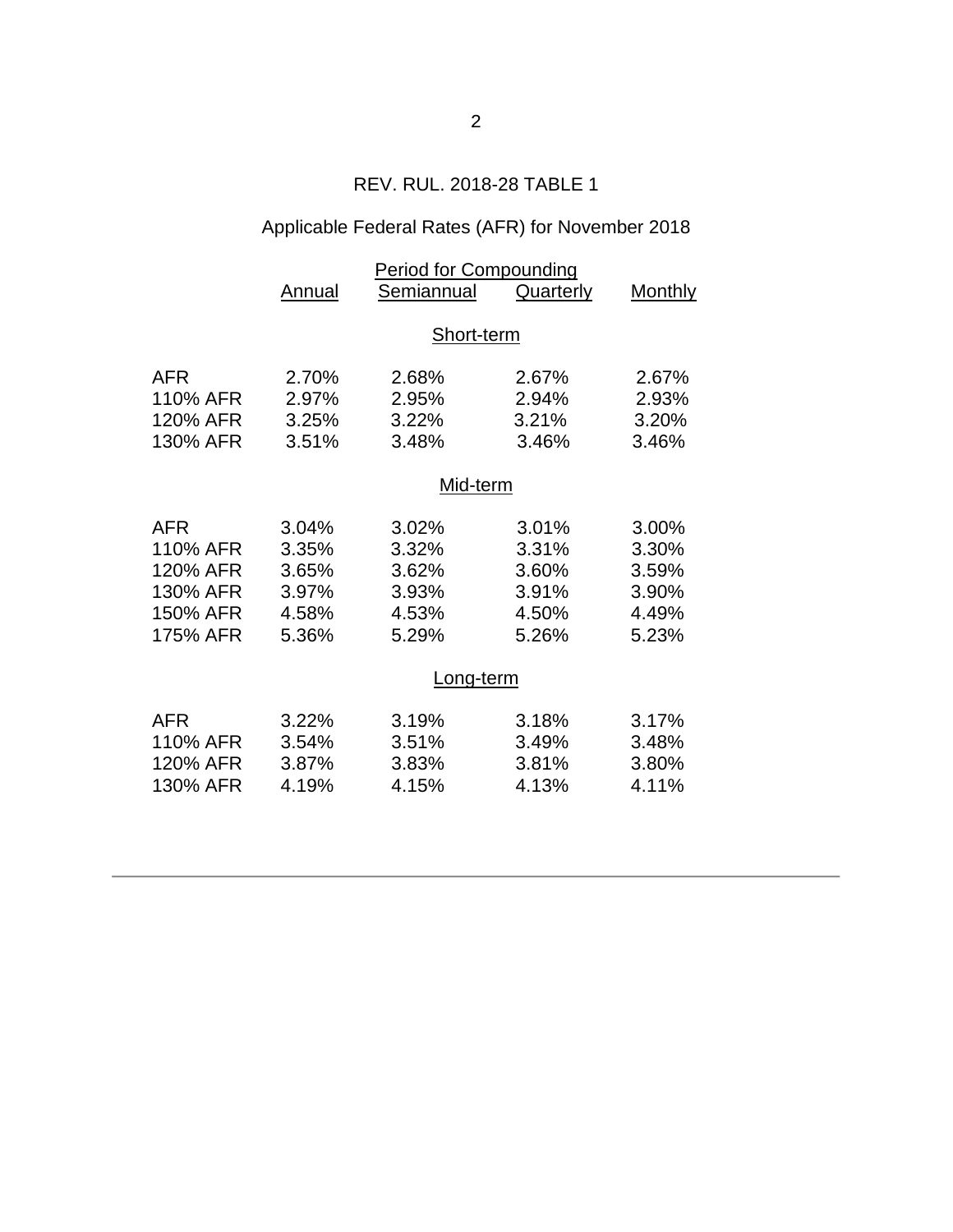### REV. RUL. 2018-28 TABLE 2

## Adjusted AFR for November 2018

|                            | Period for Compounding |            |           |         |  |
|----------------------------|------------------------|------------|-----------|---------|--|
|                            | Annual                 | Semiannual | Quarterly | Monthly |  |
| Short-term<br>adjusted AFR | 2.04%                  | 2.03%      | 2.02%     | 2.02%   |  |
| Mid-term<br>adjusted AFR   | 2.30%                  | 2.29%      | 2.28%     | 2.28%   |  |
| Long-term<br>adjusted AFR  | 2.43%                  | 2.42%      | 2.41%     | 2.41%   |  |

# REV. RUL. 2018-28 TABLE 3

| Rates Under Section 382 for November 2018                                                                                                                                            |       |
|--------------------------------------------------------------------------------------------------------------------------------------------------------------------------------------|-------|
| Adjusted federal long-term rate for the current month                                                                                                                                | 2.43% |
| Long-term tax-exempt rate for ownership changes during the<br>current month (the highest of the adjusted federal long-term<br>rates for the current month and the prior two months.) | 2.43% |